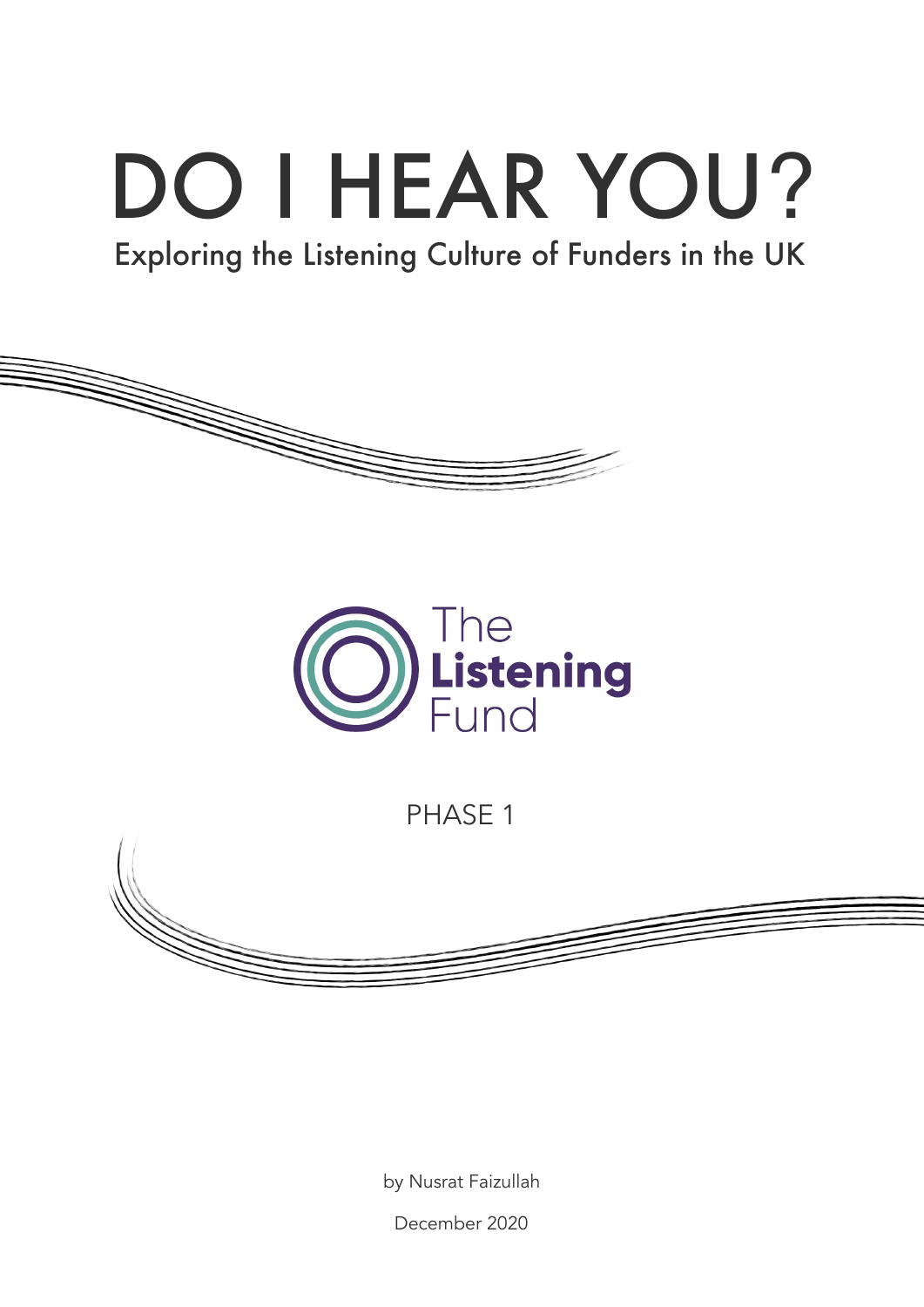#### **Table of Contents**

| - 8 |
|-----|
|     |
|     |
|     |
|     |
|     |
|     |
|     |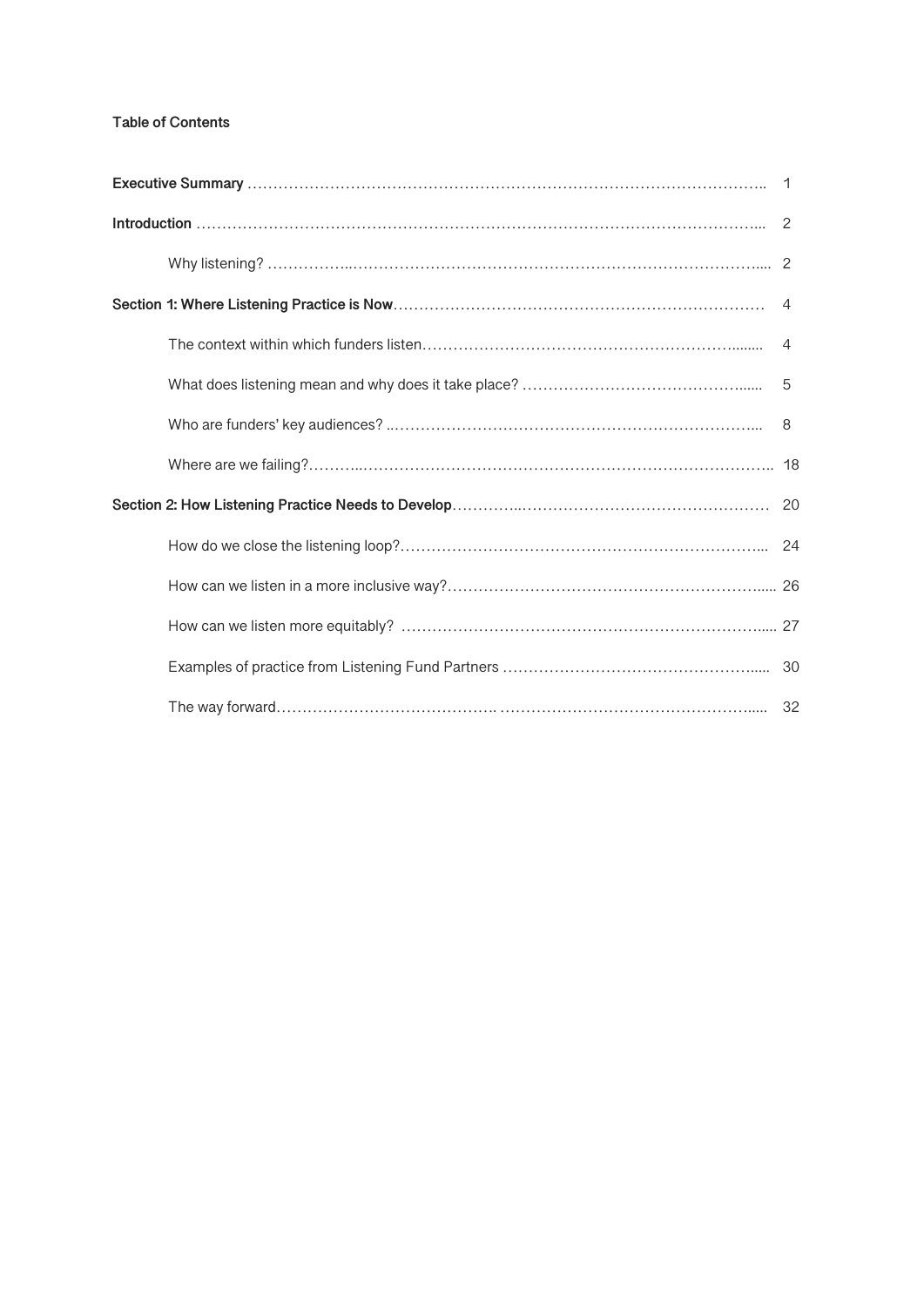# DO I HEAR YOU? EXECUTIVE SUMMARY

The landscape that makes up who funders listen to is inherently complex and varied. Also, as organisations that distribute money, this colours all interactions and impacts many of the listening relationships funders hold. Over the last 18 months funders within the Listening Fund have reflected on where listening does and doesn't work, whilst also discussing the unique context that funders listen within. At present, listening takes place within funders to: develop their self-awareness; so that they can gain knowledge; and to support them to devolve power. It can take place in many different ways such as in monitoring and evaluation, governance, decision making and to inform strategy. Funders listen to a range of different audiences including current and prospective grantees, lived experience, their own experts and advisors, community members, other funders, networks and umbrella bodies, research bodies and sector leaders as well as their own personal external influences such as their personal relationships and the media. Through our reflective sessions four key areas of development emerged which were integral to funders improving their listening practices and cultures when considering all these audiences. These are summarised below.

#### **Closing the Listening Loop**

Funders shared that actions that stemmed from listening were inconsistent. For funders to listen well they need to see listening as a whole process which includes responding to what is heard.

**Key questions:** What is needed to allow knowledge from listening to flow around an organisation, to make an impact, and then flow back to who is being listened to? How open are your future plans and strategy to what you hear and how does that interact with you own internal agenda and interests? What are the accountability structures that you have for those that you listen to, and who are you and who should you be accountable to? **How this can be addressed**: improved accountability structures for listening e.g. governance, feedback systems

#### **Inclusive Listening**

Funders shared that they needed to become more inclusive in how they listened. Many reflected they tended to listen to the same people and that there was a lack of diversity in who they listened to e.g. class, race, political views

**Key questions:** How does unconscious bias show up in who you trust, make time to listen to and if and how you close the listening loop? What are the methods that you use for listening and do you tend to listen in the same ways and rely on people coming to you – conversations, surveys? What space is there for you to reflect on the diversity of who you listen to and manage this?

**How this can be addressed:** Reflections on implicit and unconscious bias and actions to manage this

#### **Equitable Listening**

Listening for funders happens within a skewed power dynamic. Funders spoke about the ways power impacted their ability to listen effectively. From whether they were really being open and led by the what they heard, to how they listened and what they did with their listening.

**Key questions:** How can you make the process of listening feel safer and what capacity is needed to listen in a way that is ethical? How can you question your entitlement over knowledge and create space to support others to take what they have shared forward and devolve power to others? How can those being listened to become decision makers? How can power be shared and devolved so that the agenda for listening is held more collectively by those being listened to and you can be more transparent about your agenda and assumption?

**How this can be addressed:** By understanding what extractive and equitable listening practices look like

#### **Capacity to Listen**

To listen effectively, build relationships and act on what we hear, what resources are needed? Almost all participants described not having the time needed to listen in the way they wanted to.

**Key questions:** What does it take to listen well – time, skills, space, people? How can we reimagine ourselves as listening organisations – could this provide us with a way to make listening sustainable within our organisations? What is the right thing to do if and when we are unable to listen well and may cause harm? **How this can be addressed:** Investment in listening well supported with resources and systematising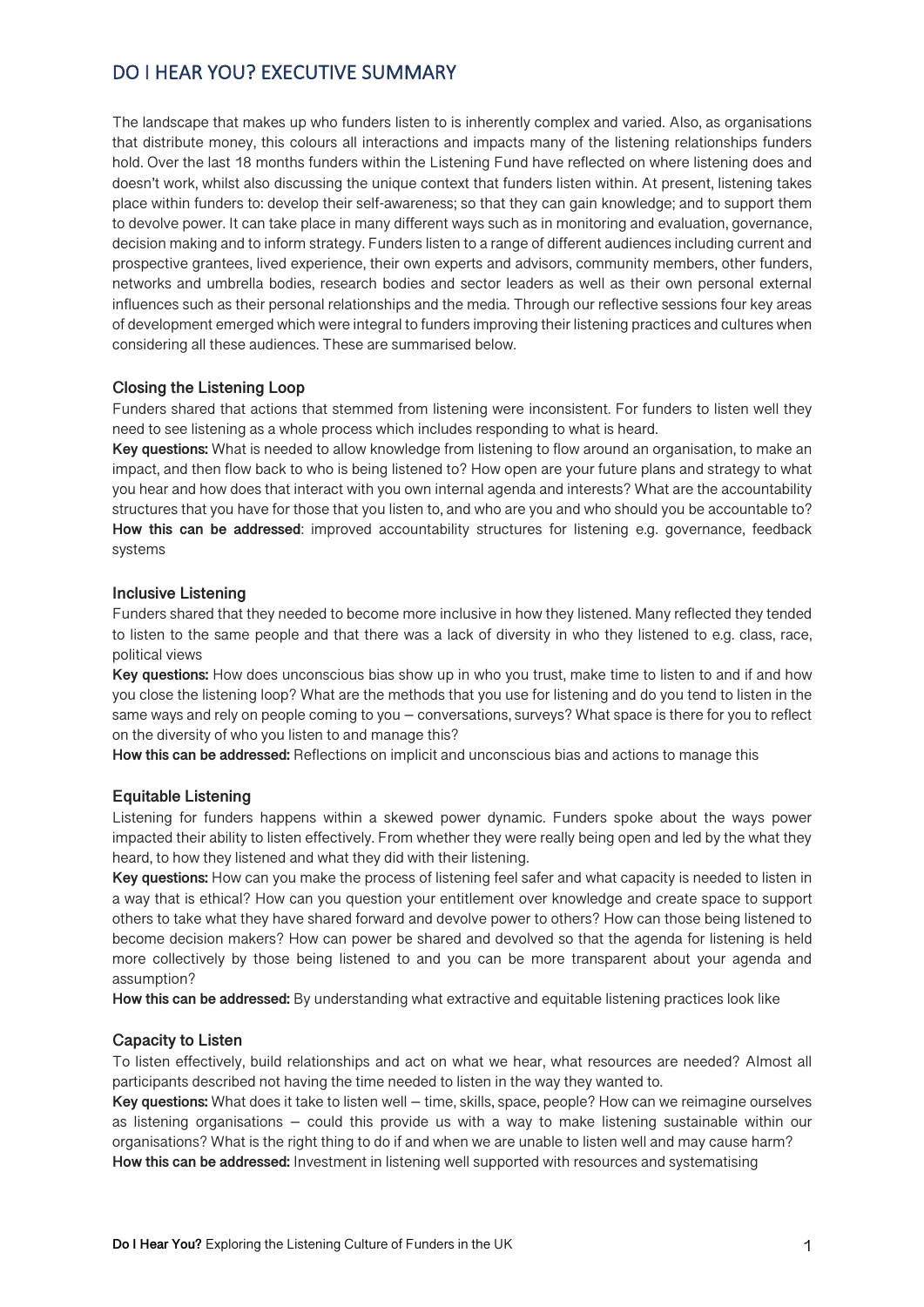# Do I hear you? Exploring the listening culture of funders in the UK The Listening Fund Funder Reflection Phase 1 report

# **Introduction**

The months since the pandemic hit the UK in spring 2020 have been ones that have exposed the power dynamics and fractures in our sector. They have also made us see the role that philanthropy can play in crisis and the possibilities that can be realised when philanthropy listens to those it looks to serve and power is transferred.

But as a sector do we have a good understanding of the power dynamics that we operate within and what is needed to disrupt them at their core? For example, evidence shows us that many of those that work within the voluntary sector do not feel listened to by the majority of funders, despite many funders reporting feeling confident about their listening practices and relationships. There is a potential mismatch between how funders think they are listening and how the sector is experiencing them. More needs to be done to support funders to reflect on how they listen and the challenges and barriers within this process. To contribute to this discussion the funders within the Listening Fund have come together to collectively reflect on how they listen and what is needed for them to listen more effectively, inclusively and equitably.

# Why Listening?

The Listening Fund was established in England in 2018 and Scotland in 2019, supporting a host of organisations across these two countries to further their listening practices with young people. Listening is a term which intentionally moves organisations' focus beyond gathering feedback – often undertaken once decisions are made – and encourages them to engage with the power dynamics that inform which voices are heard during the decision-making process. The Fund's ambition is to advance the ability of the youth sector to listen and respond to their core constituents - young people; and by supporting and enabling change in listening practice at an organisational level, to empower young people to influence and challenge at a systemic level.

As well as supporting the youth sector to strengthen their listening, the programmes' funders also committed to going on their own learning journey. Over the last 18 months these funders have come together separately and collectively to explore what listening meant to them and how it takes place within their organisations. They have reflected on where listening works well, where it doesn't work as well, whilst also discussing the unique context that funders listen within. The report outlines some of our findings from this phase, looking at what funders have in common, no matter their size, governance approach or strategy. It is not meant as an academic study or analysis, but more the articulation of our group reflections and the patterns that have emerged. From our perspective, many funders seem to be grappling with the same questions and issues when it comes to listening.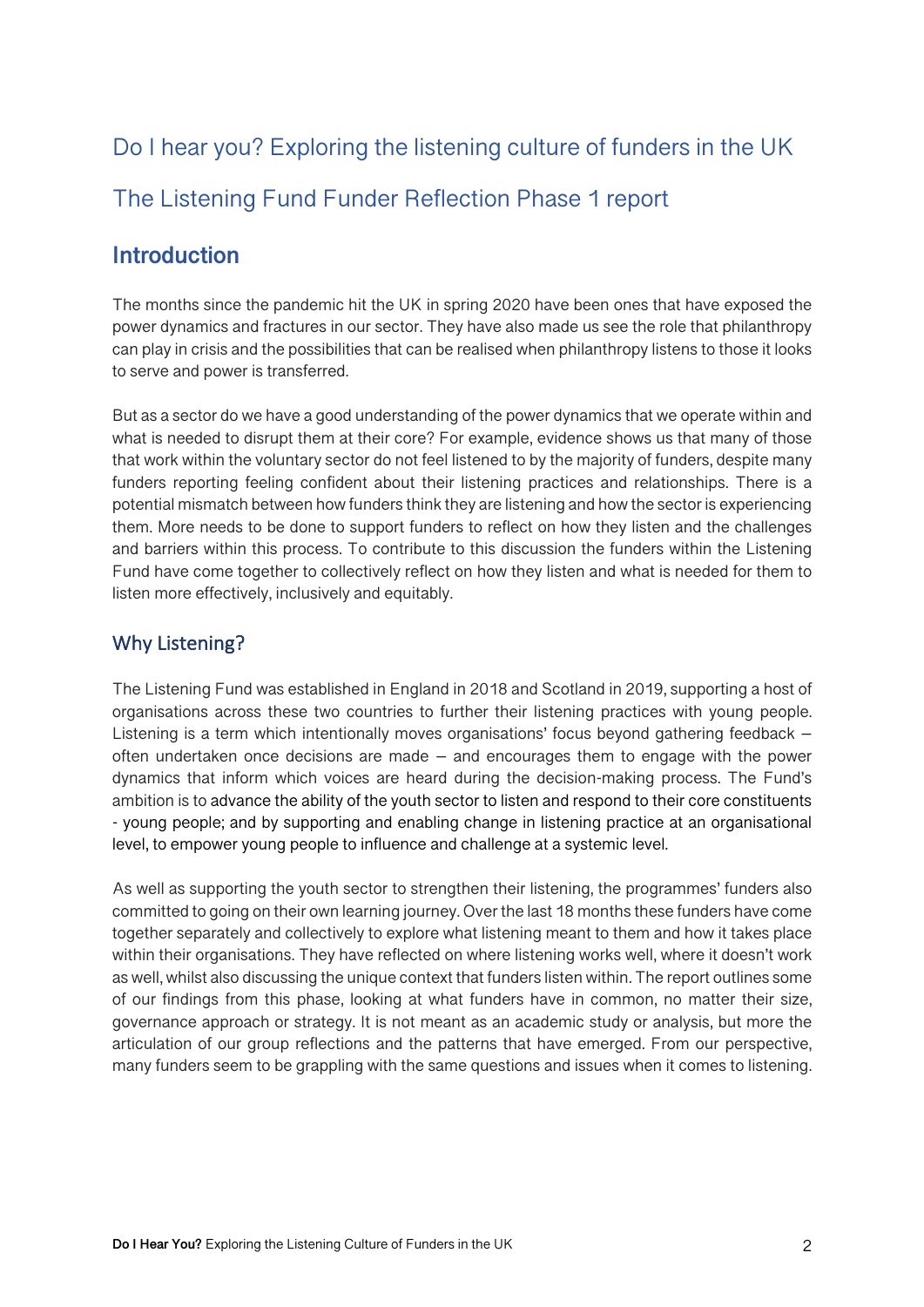We are hoping this report helps others reflect on how we in philanthropy truly hear others and act on what they say.

This report is made up of two halves.

The first section looks at where listening practice is now asking questions such as

- What is the context funders listen within?
- What does listening mean to different funders?
- Why does listening take place within funders?
- What are the key groups that funders listen to?
- Where are funders failing to listen?

The second section focuses on how listening practices within funders needs to develop, sharing four key areas of development that have been common themes in our reflections. This section touches on the following questions:

- What must funders be mindful of when they listen?
- What do funders need to do to listen well?
- What are the key questions that we need to address?
- What are the collective areas of development that funders should concentrate on?

This report is primarily for funders but we feel there is much here that speaks to the wider sector we work in and shows the issues we are exploring.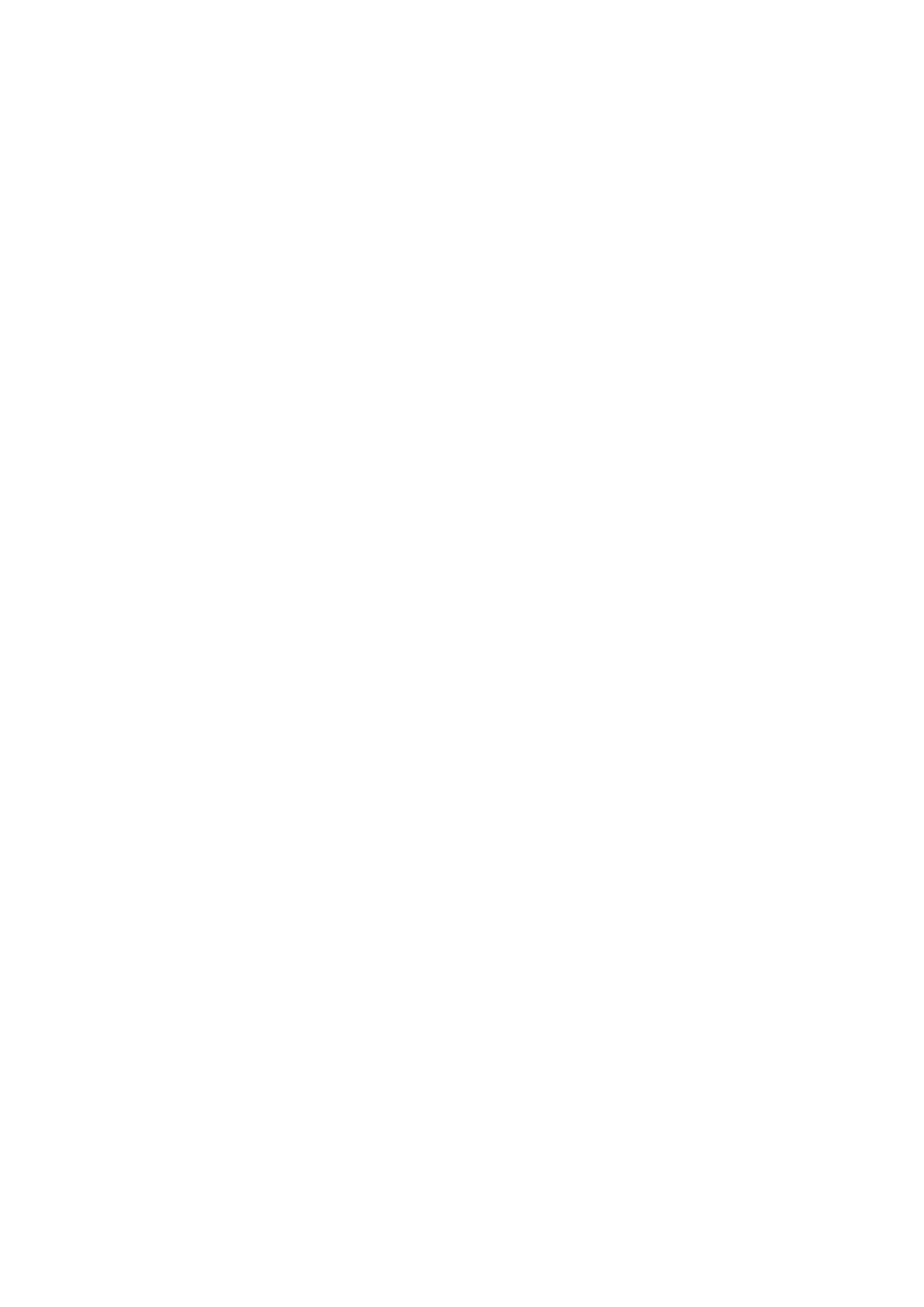disagree and challenge etc. Funders often felt trapped within their roles and identities unable to create neutral and safe interactions for those they were listening to.

### What does listening mean and why does it take place?

Listening was a powerful framework to use when asking funders to reflect. It enabled them to engage with their values and power dynamics, as well as the way their organisations functioned and their relationships and practices with others. Reflective workshops covered a large breadth of content including power dynamics, feedback, monitoring and evaluation, decision making, relationships and trust.

At the start of our journey it became clear that the term listening was being used very differently with funders. Rather than try to find a narrow common ground around listening, we used our workshops to explore what listening meant to different funders, who they were listening to and where and how it took place. In this report listening was a term that could be applied to many different audiences, not just grantees or community members. Listening was also used to talk about relationships with other funders, umbrella bodies and research institutions, the media or the government. Listening could happen directly through direct interactions and communication with others. It could also take place indirectly through learning via other organisations or institutions like grantees, research bodies and experts. 2

The key interpretations of the term listening are summarised in the table below

| Interpretation of the term listening                           | Examples of how this may take place in a funder                                                                                                                                                                                                                                                                                   |
|----------------------------------------------------------------|-----------------------------------------------------------------------------------------------------------------------------------------------------------------------------------------------------------------------------------------------------------------------------------------------------------------------------------|
| Listening practices to set organisational and                  | Organisational decisions about devolving power e.g.                                                                                                                                                                                                                                                                               |
| long-term strategy                                             | trustees, decision making approaches                                                                                                                                                                                                                                                                                              |
| Listening to learn regarding a programme of<br>work            | Listening to learn about a particular area of need or<br>sector e.g. Climate justice, mental health, education<br>Listening to learn about a particular demographic's<br>experiences, assets and needs e.g. looked after children<br>Listening to understand the context, assets and needs of<br>a particular place and geography |
| Listening to make decisions around grant<br>making             | Participatory funding approaches<br>Lived experience experts and leaders<br>The make-up of decision making committees<br>The role of experts and advisers<br>Inform knowledge of grant making staff used to assess<br>applications                                                                                                |
| Listening<br>relationships<br>with<br>to<br>manage<br>grantees | Relational approach with grantees<br>Capacity building                                                                                                                                                                                                                                                                            |
| Listening to improve systems and processes                     | Listening to unsuccessful applicants for feedback about<br>application processes                                                                                                                                                                                                                                                  |

#### Table 1: How do funders see the term Listening

 $2$  Bridging the Gap – Foundation Listening Practices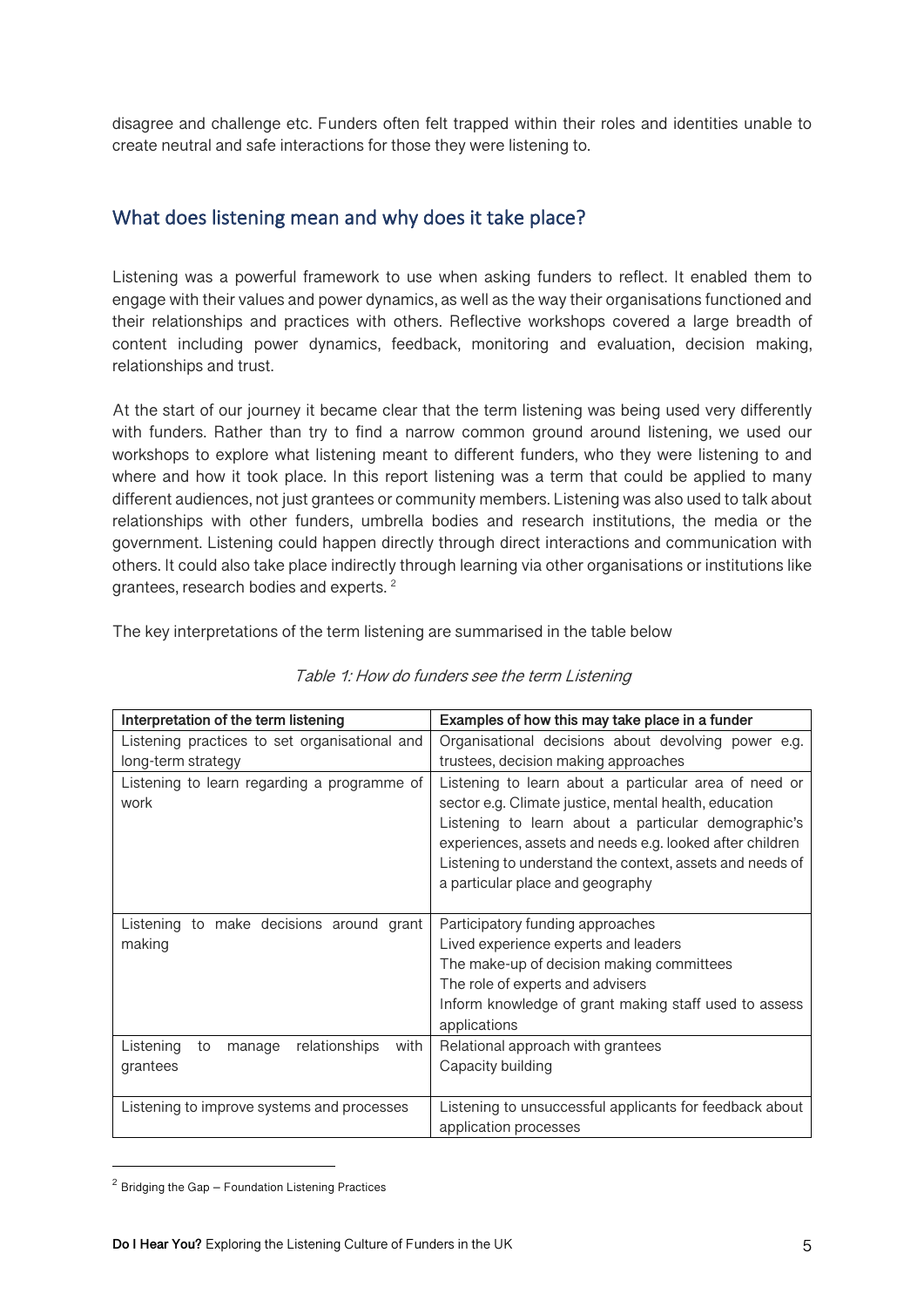| Listening to show impact | Monitoring and evaluation  |
|--------------------------|----------------------------|
|                          | Key performance indicators |
|                          |                            |

Funders tended to lean into one or two of these interpretations of listening when they spoke about listening without being guided to a single definition. This seemed to be due to the following two reasons.

#### 1) Role

The role of the person within the organisation would guide how they saw listening e.g. if they were involved in learning and monitoring and evaluation this is what they saw listening as being, whereas if they were involved in participatory or community led funding approaches this was the primary way they spoke about listening. This raises questions around whether anyone in the organisation holds a holistic picture of how the funder is listening and also if there is room for listening to take place without an agenda of feedback, monitoring and evaluation etc. It is also connected to leadership and the role leadership can play in drawing together the different listening practices within an organisation and how this can impact the organisation more widely. The role that leadership play in listening is something that should be further explored.

2) Organisational priorities

Funders within the Listening Fund had made a commitment to listening and were aware of this term and language. This often connected to their own internal priorities around listening and where they were on their journey to create a culture of listening. For those at the earlier stages of this journey listening was about building relationships with grantees. For others who were building their listening practices it was about devolving power and using listening to more deeply direct and change the organisations they were a part of.

The chart below shows why listening occurred in their organisations according to some foundation staff in participating funders from our survey. What is clear is that there are many different reasons that funders listen, from learning, to decision making to evaluating impact with no one purpose for listening being clear.



Figure 1: Survey Results - Why does Listening occur in funders?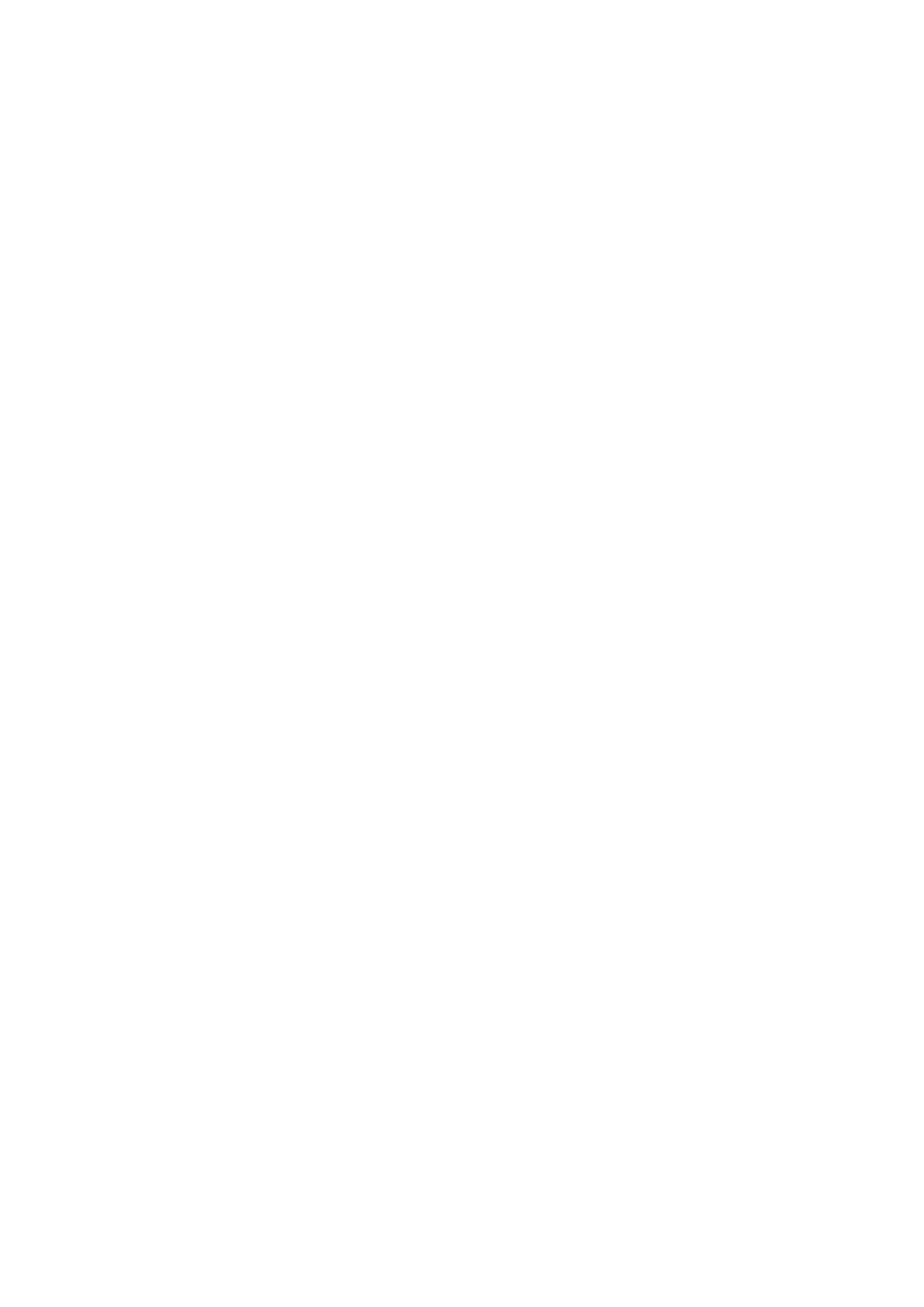Funders shared that they did have grantees that they listened to more than others and multiple funders had discussions around hierarchies of relationships or unconscious biases when listening to grantees. There were also reflections about the relationships of influence that some grantees held e.g. with trustees and leadership which led to them being listened to more. Funders also spoke about relationships being developed more with grantees where communication felt easier. This could be due to personality, confidence, similar political outlooks, the demographic backgrounds such as class and race. This could also be grantees who had similar outlook and views to funders and were saying the things that funders were looking to reinforce what they wanted to hear. How funders listen to grantees is therefore not always systematic and equitable.

This was also true of prospective grantees whose chance to engage with funders was often dependant on hidden hierarchies. Interactions ahead of applications processes tended to be based on existing relationships, networks and recommendations. Also the capacity and confidence to reach out to funders at this stage was by no means universal, and access was dependant on demographics such as geography, class, size of organisation etc. This also impacted the nature of the interaction which could go from brief emails to one to one meetings or calls. These interactions were also impacted by the type of application processes e.g. open or invitation only. For some funders with second stage application processes, grant managers often listened to and worked with organisations in order to understand them better and advocate on their behalf to decision making panels.

The mechanisms and systems developed by funders to listen to prospective grantees tended to be light touch and in most cases didn't give space for listening, often being more of a tick box exercise or one that gave the appearance of care. For example mechanisms such as surveys that were anonymous or other feedback about application processes tended to only make superficial changes to application processes and larger more sustainable feedback for example about eligibility criteria or funding strategies were not taken onboard. The framework within which funders listened to prospective grantees seemed so narrow as to raise the question; was this really listening? Also how inclusive are these methods? Concerns were shared about which applicants took part in these feedback processes and what groups these methods worked well for.

Finally funders spoke about some of the mechanisms they had in place to provide unsuccessful applicants feedback about their application via emails or calls. Some funders felt these were really important interactions which allowed for dialogue and learning on both sides. Others felt that the interactions were seldom honest or transparent and only offered the appearance of care.

There were also reflections regarding both current and prospective grantees about the space for honesty and the impact that a current or prospective financial relationship had on the power dynamics when listening. Funders reflected on both the assumptions being made about grantees and also the level of openness, honesty and transparency funders felt they had and were comfortable with. Whilst funders spoke at great length about listening to grantees, this listening was often undertaken with grantees' leaders and senior members of staff. Relationships with more frontline and project staff at grantees seemed rare and listening to this group was more indirect. This made sense in terms of capacity and who held relationships but also impacted the nature of what was being learnt.

Fundamentally trust and relationships seemed key when listening to grantees, as did the capacity needed to build trust and relationships to create meaningful opportunities to listen well and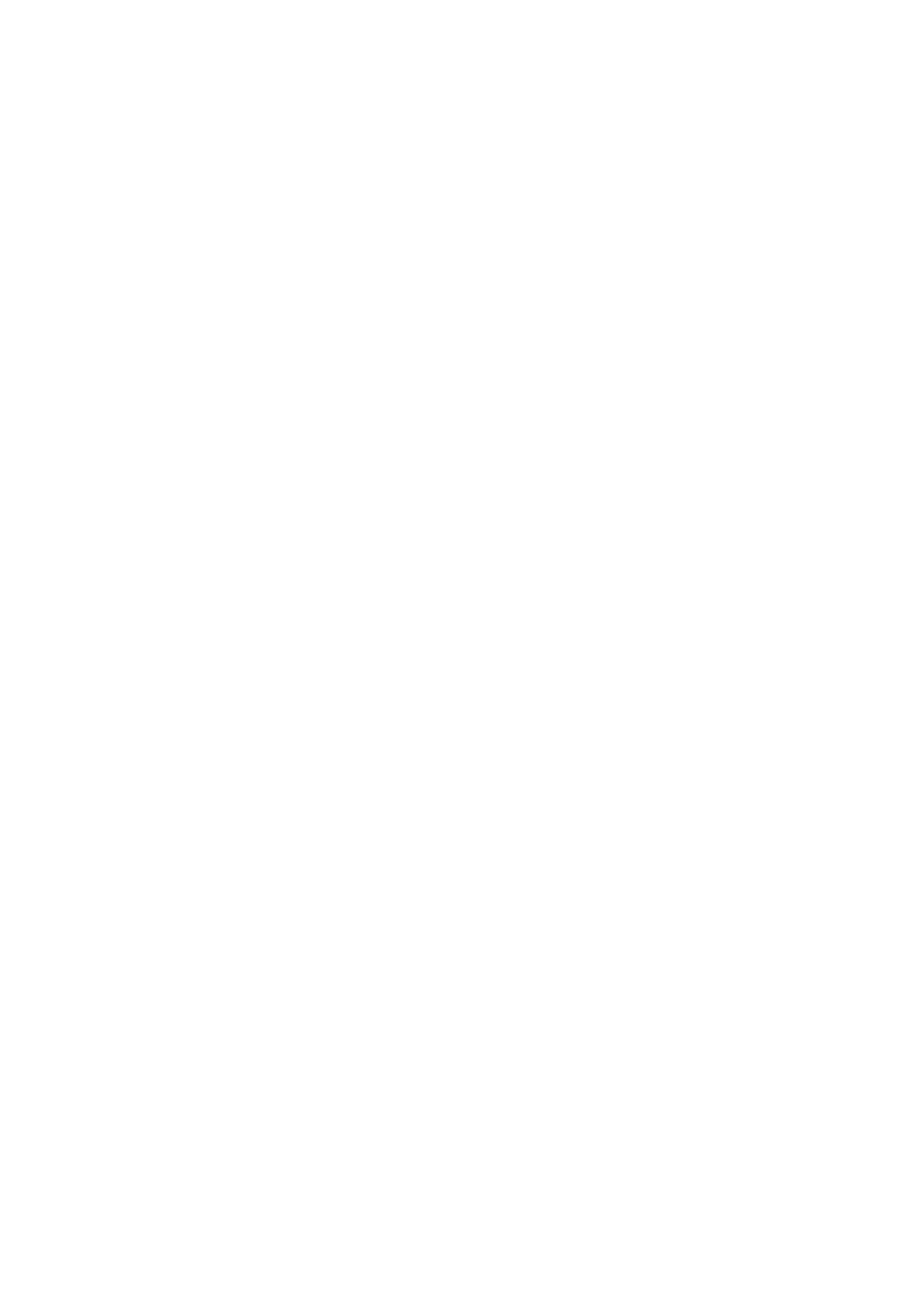#### **Areas and further question to explore**

Current

- What space is there for grantees to set the agenda and hold more power?
- How can we be more aware of what leads us to listen more to certain grantees and less to others and how do we make this fairer and more equitable?
- Are grant holders telling funders what they want to hear and is there space for honesty and transparency?

#### Prospective

- How can we be aware of what leads us to listen to certain applicants and not others and how to open up these processes in a fairer and more equitable fashion?
- How can we create ways for this listening to inform wider change and close these feedback loops?
- How much honesty is there in interactions with unsuccessful applicants and what can be done to address this?

#### **Communities**

Funders all worked to listen to communities whether that was community leaders, service users or those not engaging with services. However, the levels of this interaction was very varied with some funders listening to communities indirectly through grantees of experts whilst in some rare cases funders had dedicated staff building relationships with communities outside of funding relationships. Certain funders had regional or place based approached to funding which led to more efforts to listen to communities to inform these strategies and understand more about needs in the area and impacts made by projects funded there. Learning played a core role in why funders listen to communities. Funders described wanting to hear communities in their own words, and to understand the systems and places they were trying to change.

Again, there were reflections on who was it that funders engaged with within communities and the reflection that more marginalised groups were often not engaged with. Certain funders spoke about their relationships being based more in mainstream systems and structures such as public services; schools, the local council, faith leaders and other community leaders and representatives. Funders also reflected on the methods they used to engage with communities and how open and inclusive they were. Funders spoke about the capacity needed to listen to communities and the public. Many funders did not have the space in their roles to build these relationships or develop mechanism to develop wider ways to engage with people outside of grant making. Hence there was a tendency to engage with the most easy to reach individuals within communities or rely on existing and mainstream structures such as the local authority or bodies such as schools.

In the majority of cases, listening to communities was framed around compliance, rather than to devolve power or inform ongoing strategy. Listening took place for learning and to assess impact of funding that had been distributed. In most cases funders listened to communities indirectly through others such as grantees or consultants. This could be though informal check ins and conversations but could also be through more formal listening such as research conducted by grantees. Funders also spoke about how they listened directly to communities often through face to face visits to grantees projects or other community facing events and gatherings. Whilst many funders found these visits useful there were uncomfortable reflections on the levels of honesty in these conversations and how safe and ethical they sometimes were. Certain funders spoke about hearing sensitive stories or being around vulnerable groups and questioned whether these interactions were really needed and well executed. Also there was a recognition that funders needed to have the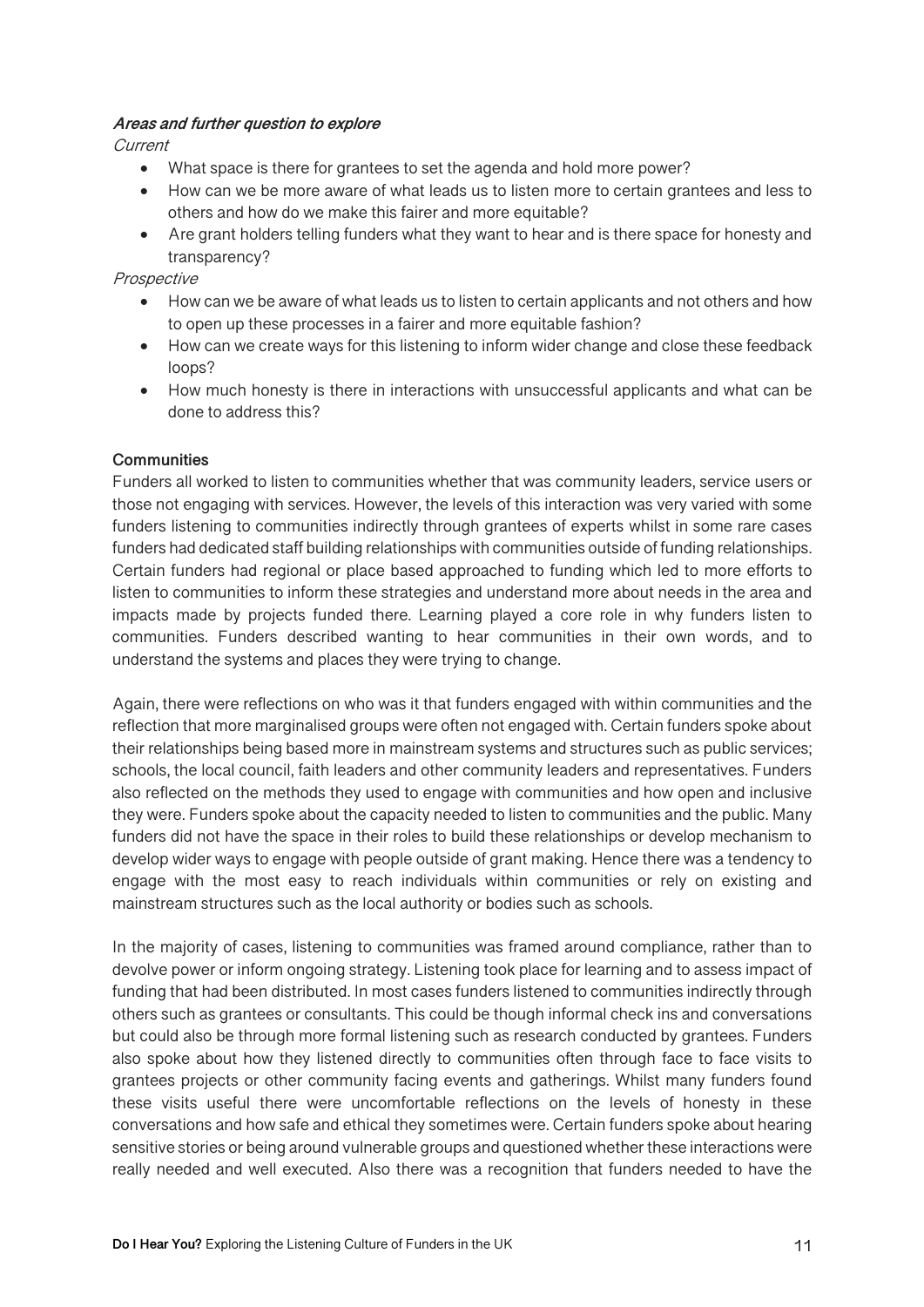capacity and skills required to handle face to face interactions. Many frontline staff in different sectors from psychology to firefighting are provided with guidance about how to work with communities and also to manage interactions with vulnerable groups. For example training and guidance on how to hold sensitive emotions, maintain healthy boundaries and create safe environments for others. Many sectors use approaches such as supervision<sup>4</sup>, mental health first aiders<sup>5</sup> or trauma risk management<sup> $6$ </sup> to provide emotional support especially when people may be exposed to difficult subject matter in their roles. Most funders spoken to did not have this support in place and said there hadn't been a consideration of the emotional impacts of listening.

#### **Why do funders listen to communities?**

- To learn directly from communities understanding the systems that funders are trying to change
- To assess impact and for monitoring and evaluation
- To gain buy in and legitimacy within the wider sector of funders
- To check against existing strategy

#### **How do funders listen to communities?**

- Indirectly through grantees, research or experts
- Through face to face visits to partners
- Community based events and meetings
- By attending existing community meetings and connecting to existing local networks for building relationships

#### **Areas and further question to explore**

- What capacity, support structures and skills are needed for funders to listen to communities?
- What are the ethics of interactions with vulnerable groups and what are the power dynamics funders need to be aware of when engaging directly with communities?
- How honest are these interactions and how are they influenced by prospective funding?
- What is lost when this listening happens indirectly and how much do agendas to the intermediates impact what funders hear?
- What can be done to listen to communities not just to learn but to also involve them directly in decision making and to genuinely devolve power further to them?

#### **Lived Experience**

Lived experience is 'the experience(s) of people on whom a social issue, or combination of issues, has had a direct impact<sup>17</sup>. Lived experience was spoken about in all workshops and experts by experience were recognised as a critical group to listen to. Lived experience was engaged with in very different ways from listening to service users to engaging with lived experience leaders and elders. Whilst all funders recognised the importance of lived experience and referred to the wider awareness in philanthropy and the social sector of lived experience, most funders also reflected that this was not a group they listened to as well as they would want to. Philanthropy has traditionally been reliant and led by learnt experience such as academic research or the public sector and its

<sup>6</sup> https://www.hantsfire.gov.uk/about-us/what-we-do/trim/

<sup>4</sup> https://www.psychologytoday.com/gb/blog/listen/201905/why-good-supervision-in-psychotherapy-matters

<sup>5</sup> https://www.mind.org.uk/news-campaigns/news/one-million-people-to-receive-mental-health-first-aid-training/

<sup>7</sup> http://thelivedexperience.org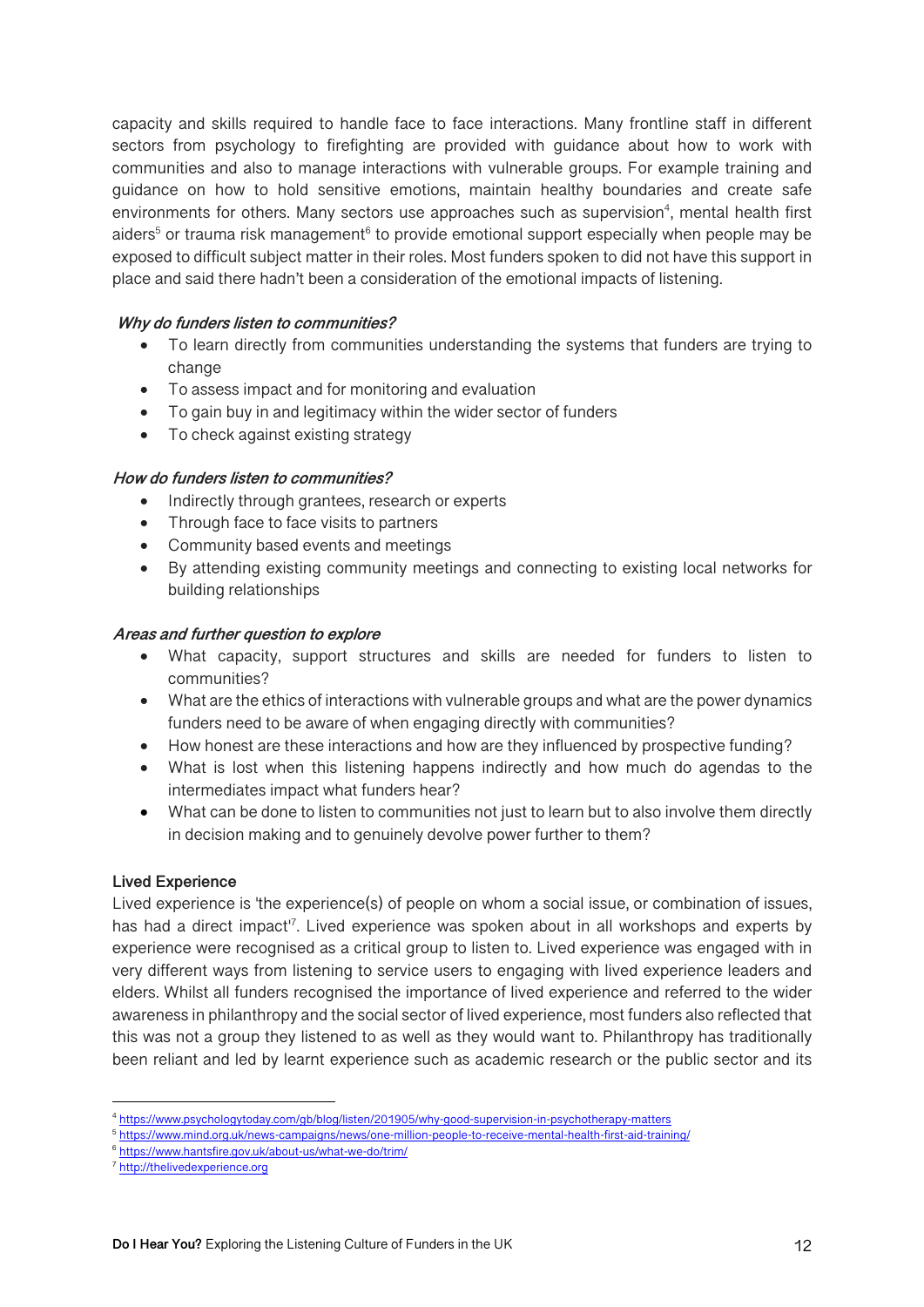knowledge of a need such as mental health or criminal justice. Those directly with experience of these issues have often been outside of funding strategy around these areas or decision making. This meant that many funders involved in this reflection saw themselves as very early in engaging and listening to lived experience and reflected that they was much more to do. There were many reflections about the considerations that needed to be taken into account when funders engaged with lived experience. Some of the Listening Fund funders also explored the power dynamics that came into play when engaging with children and young people to inform their work. Below are some of the questions that emerged that funders felt needed to be asked when engaging with lived experience.

- Do they have a clear understanding of the context and why they are there?
- Are they set up to be equals?
- Who is the broker e.g. an adult, an organisation?
- Is the interaction seeking to engage in lived experience and someone's story without thinking about whether there is real consent, the interaction in safe and there's been real thought to the terms around story?
- How does the method being used for listening meet their needs e.g. innate confidence, what makes them feel comfortable, language?
- How genuine are these interactions and what are the power dynamics within them?

Some funders engaged with lived experience through their engagement with grantees and communities, using direct and indirect listening methods with service users as has been described in this report. However many grantees also reflected on the limitations of these interactions and the need to move on from service user conversations to the devolvement of power to lived experience so that this listening made a deeper impact on strategy and organisational culture. Certain funders had done this through ensuring that there was lived experience on their board of trustees, others had created structures such as advisor boards or sector specific lived experience groups. Others had attempted to involved lived experience into the design of their grant making or brought in experts by experience as advisors and consultants.

Certain funders wondered about the real impact of listening to lived experience and whether this was really taking place or was more tokenistic. They also reflected on the fact that there might have been good practice in certain projects or funding streams but this was usually isolated and did not become wider organisational practice. Funders also spoke about the mistakes they felt they had made around working with lived experience and the need for knowledge, skills and capacity to do this effectively and authentically. There were also concerns around the methods used to engage with lived experience and whether more could be done to create deeper and more inclusive conversations. Discussions around engaging with lived experience sometimes brought to the surface a lack of confidence and difficult emotions such as guilt and shame.

#### **Why do funders listen to lived experience?**

- To learn and gain knowledge
- To make better decisions informed by experience
- Organisational values and culture
- Pressure brought about by wider conversations in philanthropy and advocacy about the importance of lived experience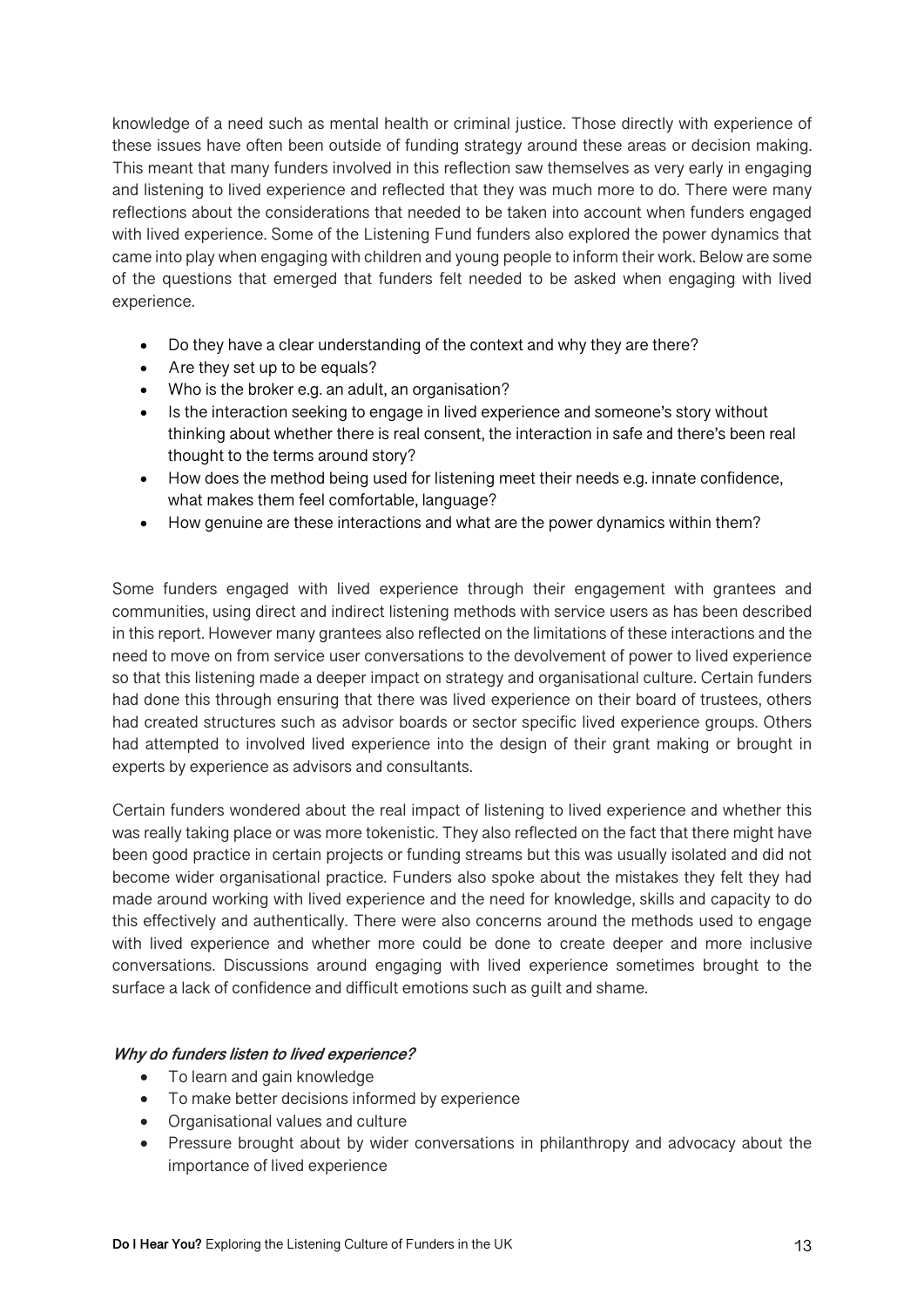#### **How do funders listen to lived experience?**

- Through existing methods to engage with communities such as visits and events as well as indirectly through grantees
- Representation on trustee boards
- Other advisory groups and boards used internally
- Consultants and advisors
- Within participatory grant making mechanisms

#### **Areas and further question to explore**

- How can funders do more to listen to lived experience across their organisations and practice?
- At what levels in an organisation does listening to lived experience take place?
- How can foundations move beyond conversations with service users to engaging more deeply with lived experience and transferring power to do this?
- To what extent are funders engaging with lived experience because they see its value or because of wider pressures in philanthropy to 'shift power'?

#### **Sector Leaders/ Research bodies /Umbrella bodies**

Another group mention by all funders involved in this reflection were those described as sector leaders or thought leaders. This was sometimes used to describe individuals and in other cases used to describe organisations such as research and advocacy bodies or umbrella groups. Listening to this group informed learning and could shape the strategy and decision making of funders for example for funding programmes around young people, climate change or mental health. These voices also sometimes could feel more like a 'neutral source' of knowledge, as they could provide valuable learning outside of funding relationships. They could also provide a wider picture of sectors and issues, often speaking beyond the experiences of one organisation or geographical area.

Many funders spoke about listening to this group through reports, articles, blogs and social media. Listening could also take place through events and conferences. Other funders also listened though relationships and calls, emails and face to face meetings. Reflections showed concerns around if funders were essentially listening to the same groups and voices and where there was room to engaging with more diverse views and marginalised voices. However funders also spoke about engaging with bodies that specialised in and advocated for missing voices and groups.

#### **Why do funders listen to sector leaders?**

- To learn and gain knowledge
- To inform strategy and decision making
- To gain specialist knowledge or hear indirectly from certain communities or groups

#### **How do funders listen to sector leaders?**

- Publications such as reports, blogs and articles
- Events such as conference, webinars and smaller meetings and round tables
- Relationships

#### **Areas and further question to explore**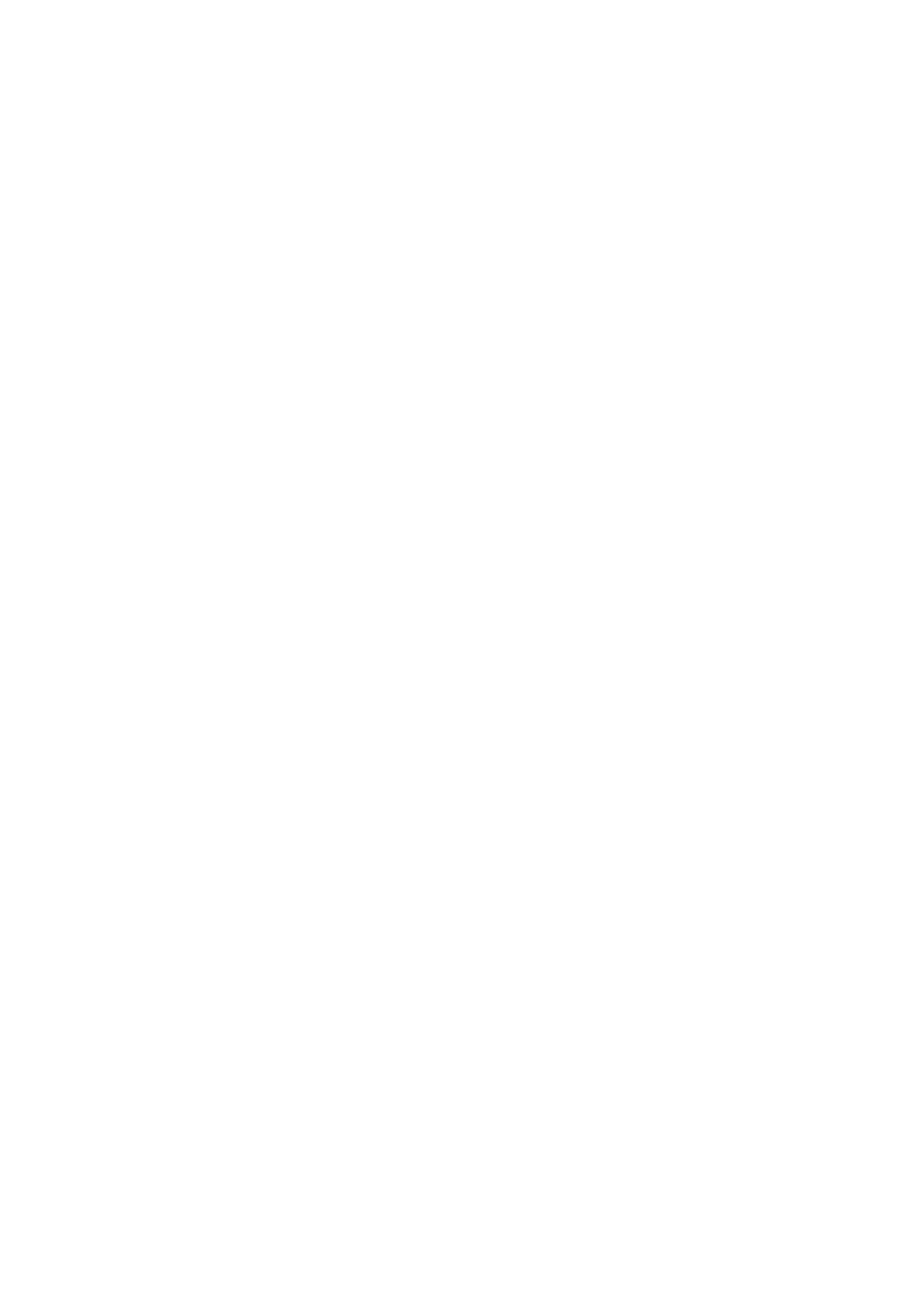- How can funders reflect on the limitations of these viewpoints and how they can continue to bring in new voices and opinions?
- How can there be more understanding of the agendas we all hold including experts and advisors and how this impacts what is being listened to?

#### **Other Funders**

Funders all spoke about how they listened to other funders within their sector. These relationships seemed important for learning as well as benchmarking and self-awareness. Funders often acted as a community using their relationships to share knowledge, test ideas and challenge one another. However, the capacity to engage with other funders also depended on the role people were in and the time and opportunity to speak to others externally. Many networks and events also facilitated these peer relationships as well as close one to one relationships leading to regular check ins. The Listening Fund was an example of a structure and project that brought different funders together to share and learn from one another as well as to look at collective ways to work and move forwards. Funders were often also in other relationships with funders through different projects or even as delivery partners.

These relationships again were cited as a safe place to discuss, learn and be challenged. However, it was also shared that funders often formed clusters which could be positive as it allowed for deeper ways to collaborate but also meant there was a real danger of group think. This danger of group think has also been described by other funders outside of the Listening Fund who spoke about their tendency to engage with the same experts and grantees leading to marginalised voices being listened to less, unable to break into these networks. There were also concerns about the diversity of viewpoints held by different funders who usually had similar views and backgrounds. Comments were also made about the lack of diversity in foundation staff when it came to demographics such as class or race.

#### **Why do funders listen to other funders?**

- To learn and gain knowledge from others in similar roles and addressing similar needs
- For an external perspective from someone in a similar context

#### **How do funders listen to other funders?**

- Informal relationships
- Networks and events
- Formal collaborations and though projects
- Delivery partner relationships

#### **Areas and further question to explore**

• How can funders be aware of the risks of collaboration and avoid group think or creating new hierarchies of those they collectively listen to?

#### **External voices e.g. personal relationships, the media**

Finally, funders also spoke about how much they turned to other external sources outside of their day-to-day roles to listen and learn. In some cases this external influence came through their personal relationships such as family, children and young people or friends they had that might have relevant knowledge and experience. This could also include other networks that funder may be involved in a professional context. These seemed to be trusted people funders turned to think things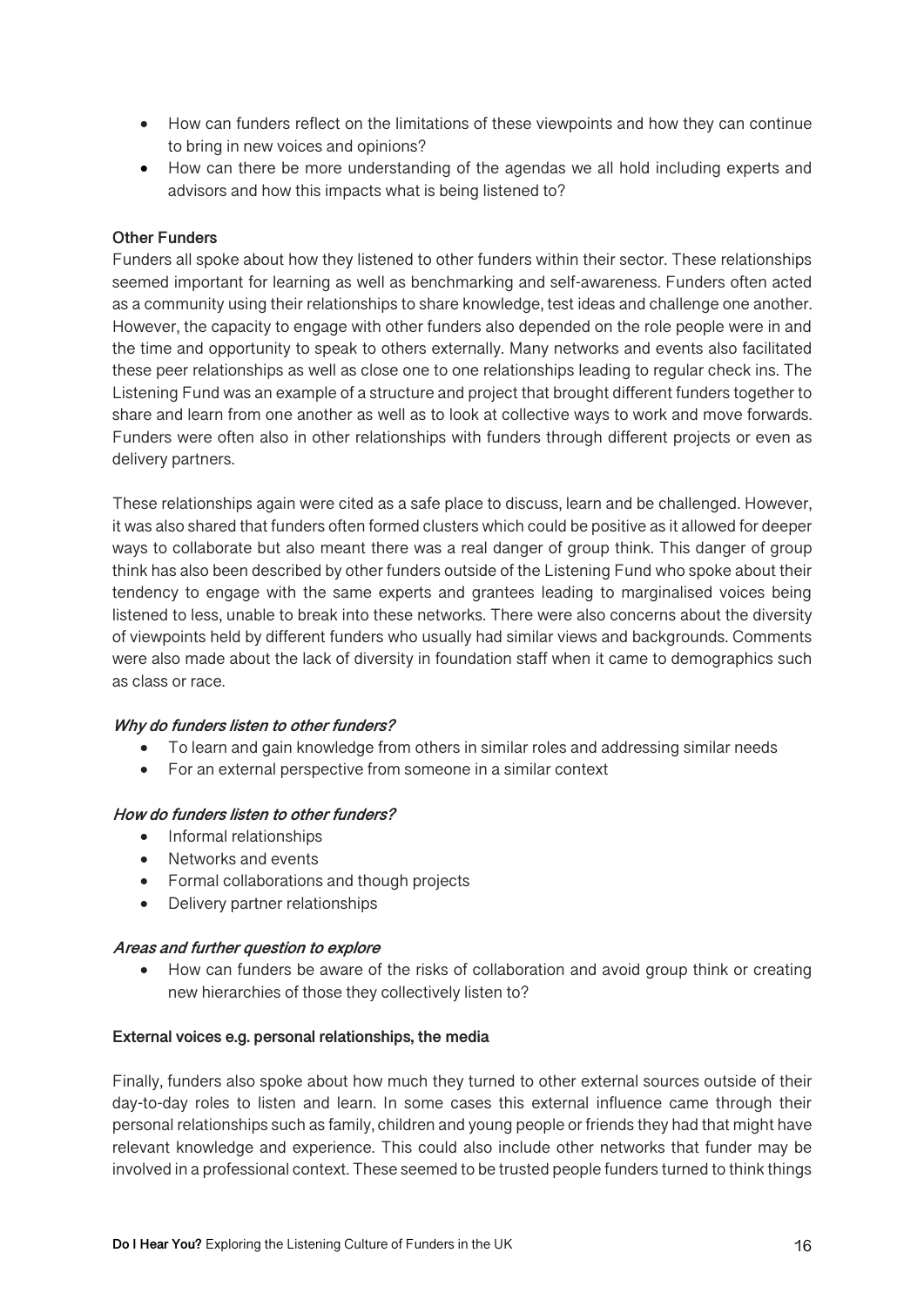out, learn and test ideas. Those with children spoke about they drew upon these relationships to learn and reflect about children, young people and sectors such as education.

These relationships were a way for funders to listen outside of funding relationships and some participants spoke about the value of listening without the agenda of money and resource. However there were also reflections of the lack of diversity of these groups and relationships and how representative this listening was.

Certain funders also referred explicitly to listening to the media in different ways whether this was newspapers, TV, radio, sector press or other news sources. The majority of funders involved in this reflection said they looked to the media to listen to the views of the wider public or to understand how things sat with others. The media could also be a source of knowledge about needs and gaps and could also influence the language funders used. Funders also listened to the media to support the management of risk, being very aware of how press attention could impact organisations and trying to stay away from conflict and what could turn into a scandal. Funders were mindful of the pressure they could be put under via the media and there were admissions that this could impact decisions and behaviour sometimes very reactively.

Many funders had not been aware of how voices outside their direct relationships informed their thinking and perceptions. Whilst this was usually quite unstructured it was potentially very influential and something that funders should reflect on so that they can also be aware of the benefits and challenges that can come from listening to these sources.

#### **Why do funders listen to external voices?**

- To listen outside of grant making or formal engagements with experts and escape some of the power dynamics within this
- To test ideas with those external to their organisations
- To manage and avoid risk
- To learn and gain knowledge
- To indirectly listen to the public
- To learn and draw on lived experience

#### **How do funders listen to the external voices?**

- Informally through existing relationships
- Through reading and listening to media sources
- Through relationships with journalist and sector press.

#### **Areas and further question to explore**

- How can funders draw on their own relationships whilst also being aware of the limits of this knowledge?
- How does the role of being a funder and the power dynamics associated with this impact listening?
- What are other ways funders can learn and test ideas that is outside of the power dynamics of monetary relationships?
- How are funders impacted by media voices and fear of media attention?
- What aspects of the media impact philanthropy and how does this change with different funders? What is lost when funders do not listen more closely to the media?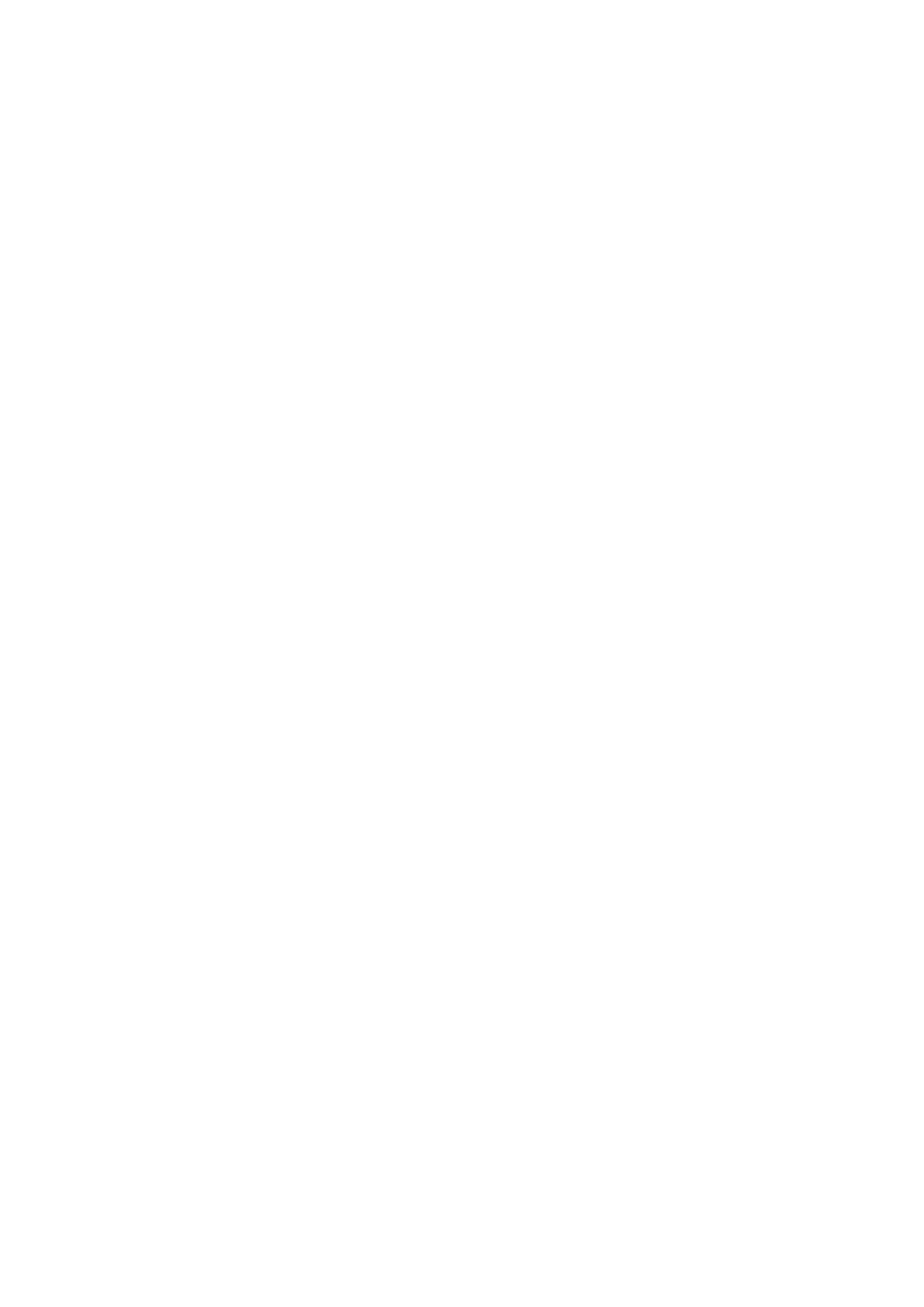By 'closing the listening loop' we are referring to:

Taking an action based on what has been heard

As has been described earlier in the report what was learnt or heard through listening was often lost. Funders were not consistent in responding to what they heard and struggled to do this due to a lack of capacity or understanding around how to translate what they had heard into wider organisational change.

Feeding back to those that have been listened to

Listening was also often described as a one-way activity. Even if there had been an effort to address what had been heard, funders did not prioritise feeding this back to those they had listened to. This again reinforces unequal power dynamics around listening and who it is for, and the way that those are being listened to are engaged and treated throughout a process

Questions we encourage funders to consider

What is needed to allow knowledge from listening to flow around an organisation, make an impact and then flow back to who is being listened to?

How open are your future plans and strategy to what you listen to and how does that interact with you own internal agenda and interests?

What are the accountability structures that you have for those that you listen to, and who are you and who should you be accountable to?

#### **Inclusive Listening: Who do we listen to?**

Another core theme that emerged from this reflection was the hierarchies around who funders listen to. Many funders reported that they tended to turn to trusted voices and acknowledged the lack of diversity in who these were. Interestingly even though this was a strong theme in workshops many participants shared that this was not something they had reflected on or looked at closely. Our surveys showed that only a third of participants would describe who they listened to as very diverse. Just over 20% described those that they spoke to as having very different views, values and perspectives. Who are the voices that make up the groups we don't listen to and what is the impact of leaving these voices behind? Also, even when funders were listening to diverse groups, who did they engage with more frequently and who did they hold the strongest listening relationships with?

There is a lack of data in UK philanthropy around the diversity of who we fund. There is even less analysis and reflection on who we listen to. How diverse are the experts our organisations tend to engage with? Are the sector leaders we listen to giving us the diversity of views and perspectives that we need? Do the ways we tend to want to engage with people bring in the same views and groups? We know from evidence that nomination processes are inherently biased. Familiar pools develop and we there is a lack of diversity in our connections and the ecosystems we are a part of.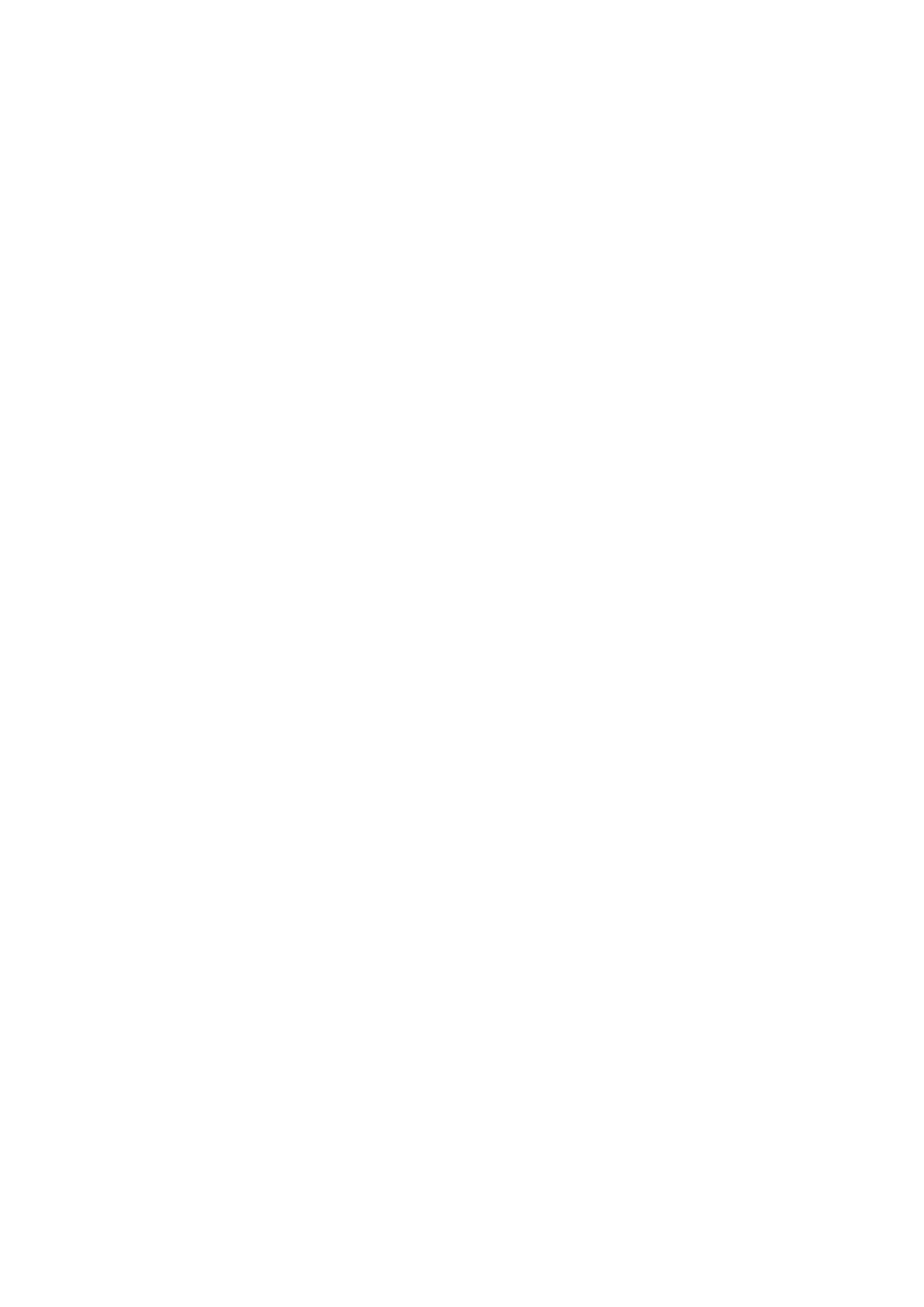# **How can these areas and questions be addressed?**

# How do we close the Listening Loop?

The lack of accountability structures around listening was a key theme which emerged from our conversations. Funders felt that these structures were needed to support them to better act and respond to what they heard, and to enable this to be more of a priority. Over half of those that took part in our survey did not feel that they had an accountability structure or system that supported or encourage listening. In March 2020 a group of Listening Fund funders came together to explore the idea of accountability structures for listening and what this might look like though the opportunity to follow up this initial conversation was impacted by the pandemic. This is an area that we want to build on in the next phase of the Listening Fund. However, key questions, early ideas and concerns around accountability and listening shared at the discussion included:

- Is there is a need to align reporting structures for listening, either between funders, or internally?
- What role do KPIs have in supporting listening without losing the richness of listening as a process?
- How can we build on the use of surveys such as Centre for Effective Philanthropy<sup>9</sup> whilst being mindful that this is a superficial tool and doesn't address the nuances and complexities of listening?
- What are the basic standards for reporting internally for listening?
- Can annual reports be used to draw out strategic themes in listening and provide an overview of what a funder is hearing and how it can react to this?
- Who are we accountable to? How can we involve those we listen to in the accountability process?
- How do we resource our partners for the capacity needed to take part in any new infrastructure to support closing the loop?
- How do reporting structures for listening allow for building trust and the pace needed?
- What does an iterative design process of accountability structures for listening look like?
- Does the framework allow for listening to be strategic and led by scoping or will it make listening and action more reactive?
- What are the measures that could be used to judge how we listen e.g. how we are perceived, trust, how we make wider impact with what we have learnt

#### **Learning from Best Practice**

Fund for Shared Insight / Listen 4 Good https://www.fundforsharedinsight.org/listen4good/

Listen4Good is a Fund for Shared Insight initiative designed to help nonprofits build sustainable, high-quality, client-focused feedback loops that lead to meaningful change. Their goal is to provide widespread access to tools and resources that help organisations systematically listen to and respond to the people they seek to help, especially those whose voices are least heard. Working with funders and nonprofits, L4G is building key infrastructure for feedback in the social sector and creating a community of organisations committed to using feedback and constituent input to bring about positive changes in the way they make decisions, deliver services, and partner with clients. The initiative emphasizes the critical importance of building trust between nonprofit organizations and funders so that feedback can be honestly shared.

<sup>9</sup> https://cep.org/donors/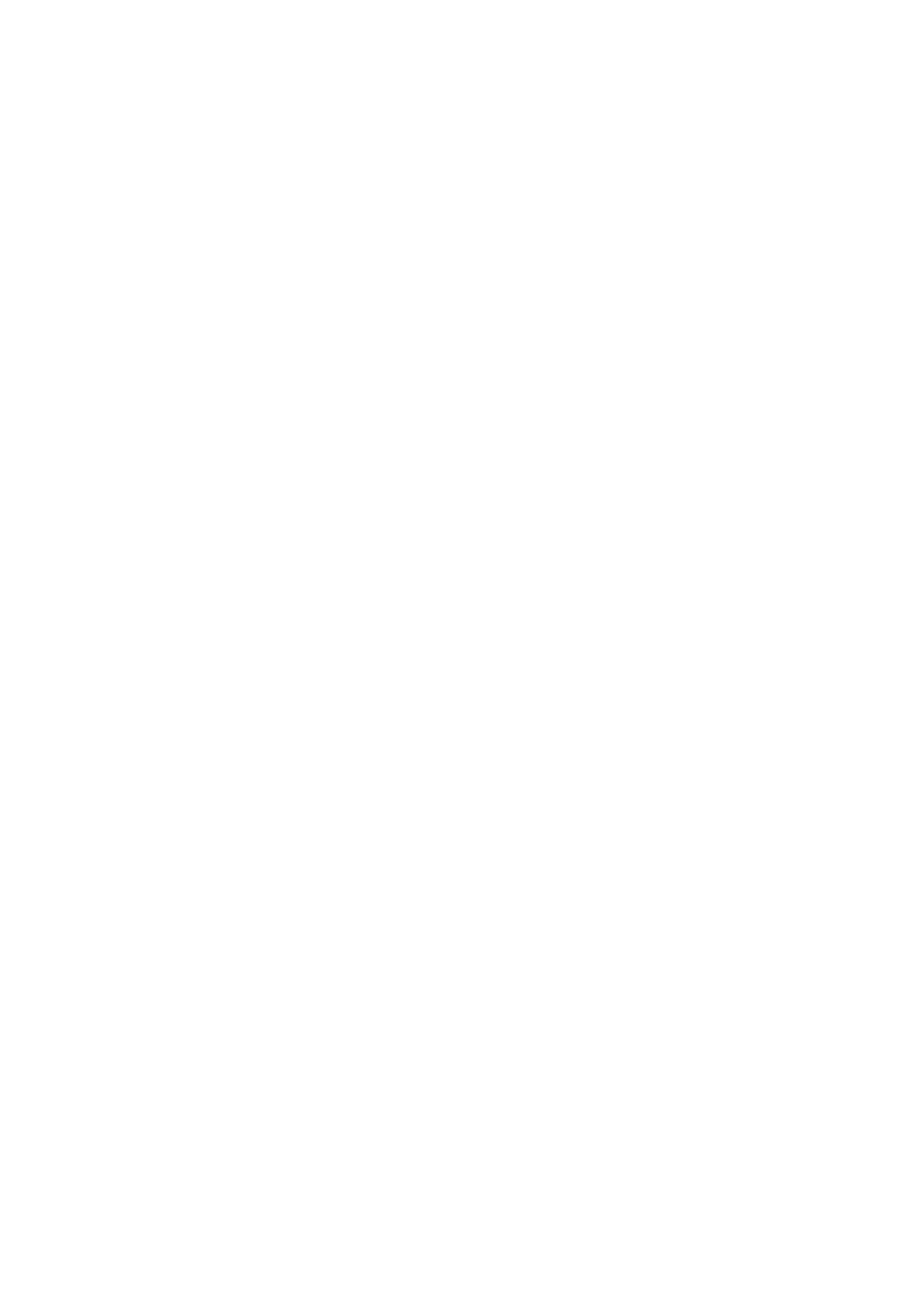# How can we Listen more Equitably?

Extractive vs equitable listening was a concept that many funders involved in this reflection exercise found difficult to understand and the power dynamics within listening could be hard to navigate. As the listening practices between funders and those they listen are often very entrenched it was sometimes a challenge to imagine more equitable approaches and relationships. Based on a workshop held in March 2020 with Listening Fund funders a number of tools have been developed by Farzana Khan and Nusrat Faizullah to help funders to understand the concept of equitable listening.

#### **Tool 1: Empathising with those that share their stories**

Funders listening can often relate to a person's lived experience and stories. However do funders understand how it feels to share stories and what are the power dynamics when a story is shared? Also what is the ownership of a story and how can we reflect upon how lived experience and stories may be used by a funder? The diagram below captures how it can feel to have your story told with each box describing a different group of emotions and experiences. By being more aware of these impacts and feelings funders can understand what they need to consider to create safer and less extractive listening interactions.



#### **The Feelings Experienced when Sharing your Story**

#### **Tool 2 : Moving from Extractive to Equitable Listening**

Our reflections showed that funders and organisations often normalised very extractive approaches to listening. Funders did not have a clear understanding of the practices that made up both ethical and extractive listening. The following grid captures and breaks down these practices to make good and bad practice clearer and the multiple areas that need to be considered by funders when listening.

| Area         | Extractive                                                                                        | Equitable                                                                                                                  |
|--------------|---------------------------------------------------------------------------------------------------|----------------------------------------------------------------------------------------------------------------------------|
| Relationship | Relationships that don't acknowledge<br>power dynamics and assumes people<br>are engaging equally | Trust has been built through time, openness,<br>action and an acknowledgement of the<br>different power both parties hold. |

#### **Moving from Extractive to Equitable Listening Practices**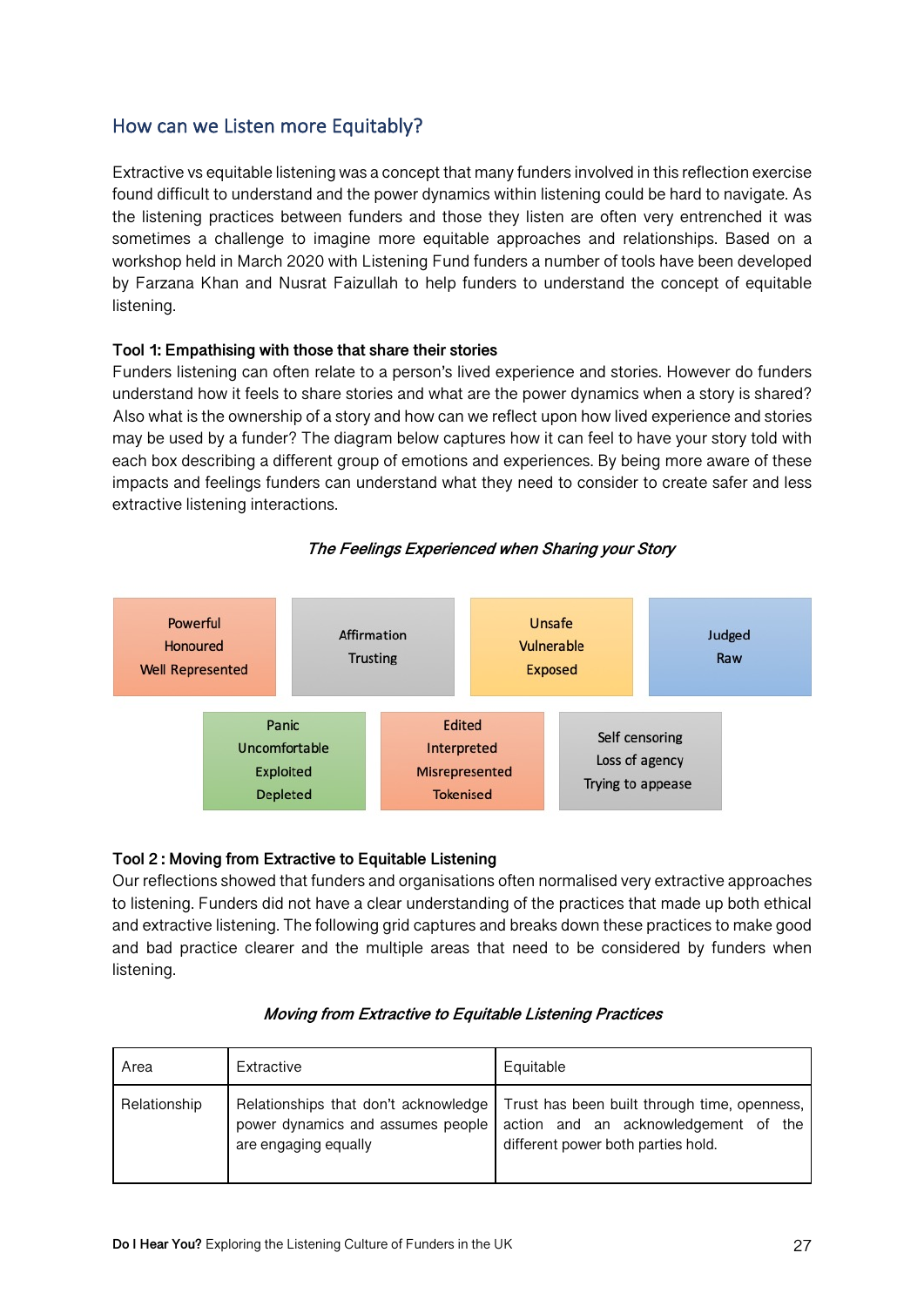|                           | Interactions and influence that are<br>dependant<br>supporting<br>on<br>the<br>narratives and agendas of a funder/<br>person with power                                                                                                                                                                                                                                                                     | Relationships that can hold different views and<br>narratives without making those in less power<br>feel exploited<br>An effort made in ways that balance<br>participation and contributions, regarding the<br>different power people hold and their role                                                                                                                                          |
|---------------------------|-------------------------------------------------------------------------------------------------------------------------------------------------------------------------------------------------------------------------------------------------------------------------------------------------------------------------------------------------------------------------------------------------------------|----------------------------------------------------------------------------------------------------------------------------------------------------------------------------------------------------------------------------------------------------------------------------------------------------------------------------------------------------------------------------------------------------|
| Extent of<br>impact       | <b>Tokenistic</b><br>involvement<br>and<br>not<br>invested in utilising what has been<br>heard in an impactful way<br>Using listening to prove rather than<br>learn and be led by what is heard<br>Pathways and decisions already in<br>mind and pretending decisions haven't<br>already been made<br>Selective listening to assumptions and<br>narratives that affirmed the funders<br>own position/agenda | Structures and space for listening to make a<br>meaningful impact.<br>Listening leads processes and doesn't just<br>reinforce existing strategies and direction<br>Power has been devolved to those being<br>listened to so that they can be decision makers<br>Capacity to communicate dissatisfaction and<br>safely express feedback and critique without<br>facing negativity and/ or hostility |
| Ownership of<br>the story | Entitlement<br>else's<br>to<br>someone<br>knowledge and appropriating<br>lived-<br>experience<br>Using own privilege to make use of this<br>knowledge for own agenda<br>and<br>organisation<br>Picking out parts of a story that they<br>feel is of value<br>Using<br>lived<br>experience to<br>gain<br>authenticity<br>without<br>investing<br>in<br>person/org                                            | Sharing learning in a way that uplift and<br>visibilise with permission and consent<br>Seeing the person as a knowledge producer<br>Being<br>invested in<br>the<br>story<br>the<br>and<br>the<br>contributions<br>made<br>irrespective<br>οf<br>consequence to the organisations internal<br>plans and agendas                                                                                     |
| Expectations              | Expectation of training and upskilling<br>Based around time scale/pace of<br>funder<br>Expectation of input and people's time<br>and knowledge without remuneration<br>or at a much lower payment to others                                                                                                                                                                                                 | Timescales and pace is based around people's<br>capacities and is not performative<br>Those listened to have been remunerated and<br>also inform what this looks like<br>Remuneration that does not follow inequitable<br>hierarchies of knowledge, own biases                                                                                                                                     |
| Spaces for<br>listening   | Space can feel exposed to those that<br>are being listened too.<br>There has not been careful thought<br>into how the listening is taking place                                                                                                                                                                                                                                                             | Safe spaces are carefully designed and held for<br>listening<br>Funders are aware of when they should not be<br>directly involved in listening                                                                                                                                                                                                                                                     |